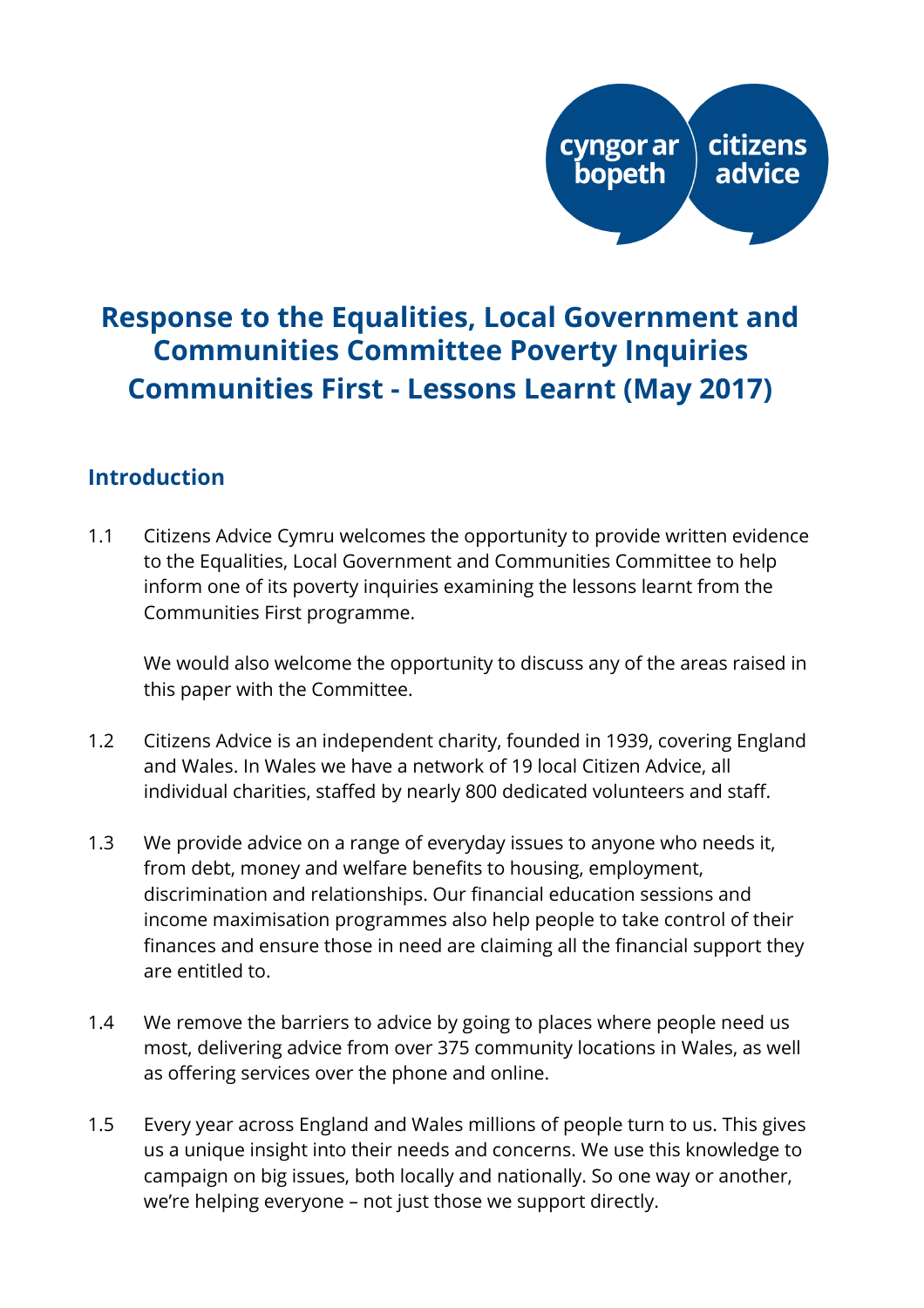1.6 During 2016-2017 local Citizens Advice in Wales helped **over 114,000 people** with **more than 436,000 problems**, the biggest issues being benefits and tax credits (42% of all problems) and debt (30% of all problems). Other common advice areas included financial services and capability; employment and housing.

Nearly half of all clients we helped in 2016-2017 (49%) are disabled or have a long term health condition (compared to the population average of 23%). Internal analysis has also found that around two-thirds of our clients in Wales are living below the poverty line.

# **Citizens Advice and Communities First**

2.1 Since October 2013 Citizens Advice Cymru has managed the Welsh Government Communities First Shared Outcomes Project. Current funding is until the end of March 2018. The project provides independent advice, advocacy and representation to vulnerable people living in **42 Communities First Clusters** .

This includes:

- providing advice on a range of social welfare issues (benefits, debt, housing, employment, and family)
- providing both generalist and specialist advice, up to casework level, to help people reduce and manage their debts, and support people to access the benefits to which they are entitled
- delivering financial capability services to enable people to manage their finances better
- helping people to reduce their household costs e.g. energy, water, other utilities.
- 2.2 In 2016/17 we were able to help a total of **15,850 clients** through this project in **111 outreach venues** . During this time, as a consequence of the advice intervention we helped clients manage or write off debts of **over £11.8 million** and also access **over £13 million** in benefits they were entitled to.

Outside of the Citizens Advice Cymru project, local Citizens Advice in Bridgend, Denbighshire and Pembrokeshire have also provided services to Communities First Clusters, via direct commissioning by the Lead Delivery Bodies in those areas. In recent years however, and since the Welsh Government's decision to phase out Communities First, only funding in Bridgend is continuing until March 2018. Funding in the latter two areas has ended.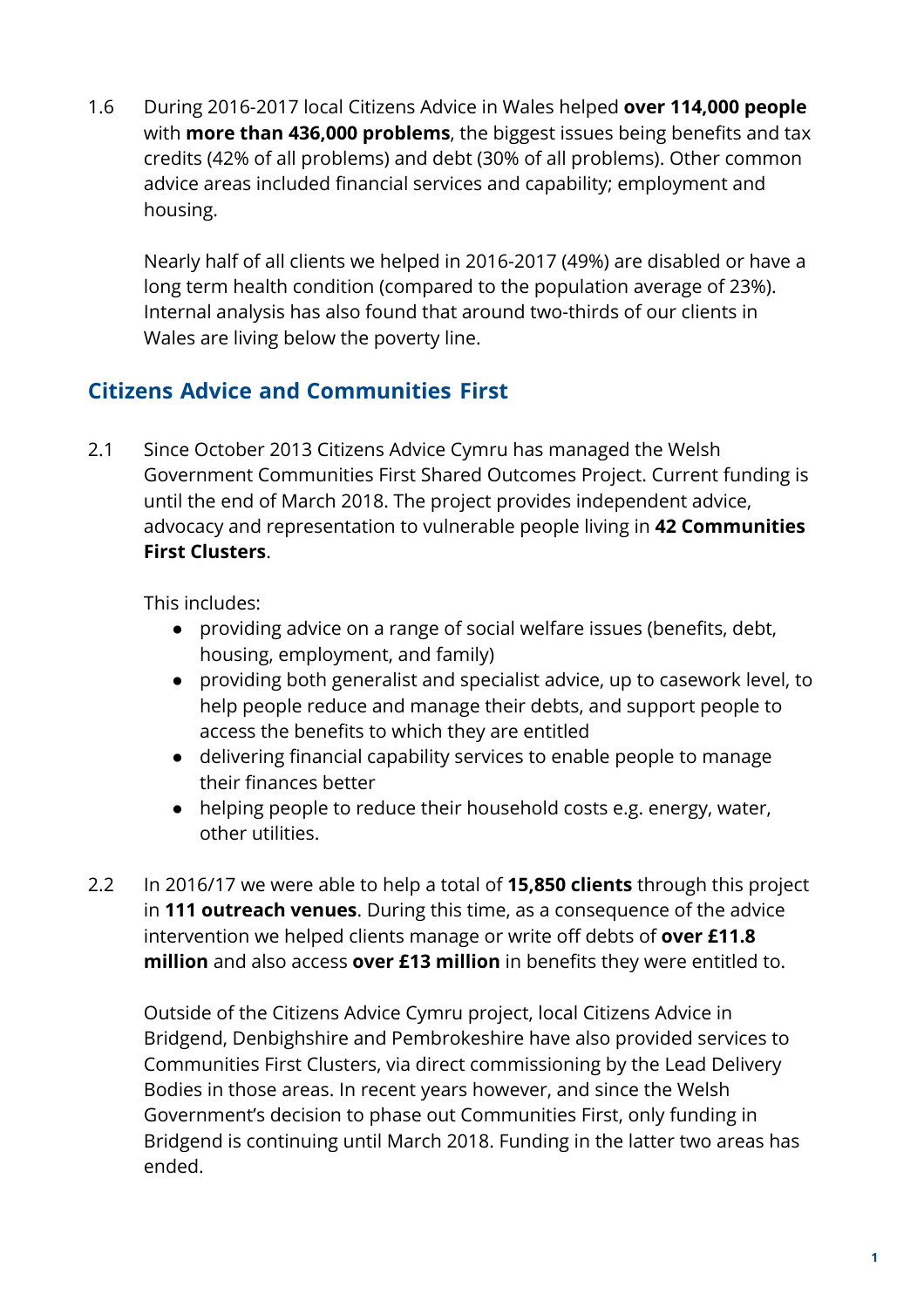# **Effectiveness of Communities First**

#### **3. What worked well**

- 3.1 There are a number of advantages of area-based approaches, such as Communities First, to tackling poverty:
	- $\bullet$  targeting specific areas with known high levels of deprivation means the chance of reaching people in greatest need is increased
	- people living in those areas are able to benefit from a wide range of activity and support
	- providing services locally/going to where people are reduces the need for potentially costly travel and makes it easier for people, especially those with mobility problems or care commitments (or those who may be concerned about travelling too far) to access the advice they need
	- it helps raise awareness of local services to people who may be unaware of available help or reluctant to seek help.
- 3.2 Citizens Advice Cymru largely supports the 'bottom up' approach that has been adopted by the Communities First programme as it helps to ensure that service delivery is based on local need and that there is community input into the development of projects and activities designed to help local people. It also helps to prevent duplication of services between different providers.
- 3.3 Our Shared Outcomes Project demonstrates the cross cutting way that a range of organisations can work together to meet the objective of tackling poverty in Wales. Local Citizens Advice offices have established effective partnerships with the Communities First Cluster Lead Delivery Bodies / Cluster Managers, enabling them to target and deliver Citizens Advice services in isolated and deprived areas where previously there was no community-based advice provision.

They have also developed more effective referral mechanisms with other organisations which have evolved over the course of the project including Sure Start, Families First, Flying Start, Supporting People, organisations working with people experiencing domestic abuse, disability organisations, credit unions and food banks. Working collaboratively ensures the client is able to access longer term and holistic services to meet their overall needs rather than a more limited intervention, thereby helping to break a cycle of dependence. It also enables organisations to develop a greater understanding of the different services each provide. A case study example **of how this has worked in practice has been provided by Citizens Advice Merthyr Tydfil - please see the Appendix to this response for details.**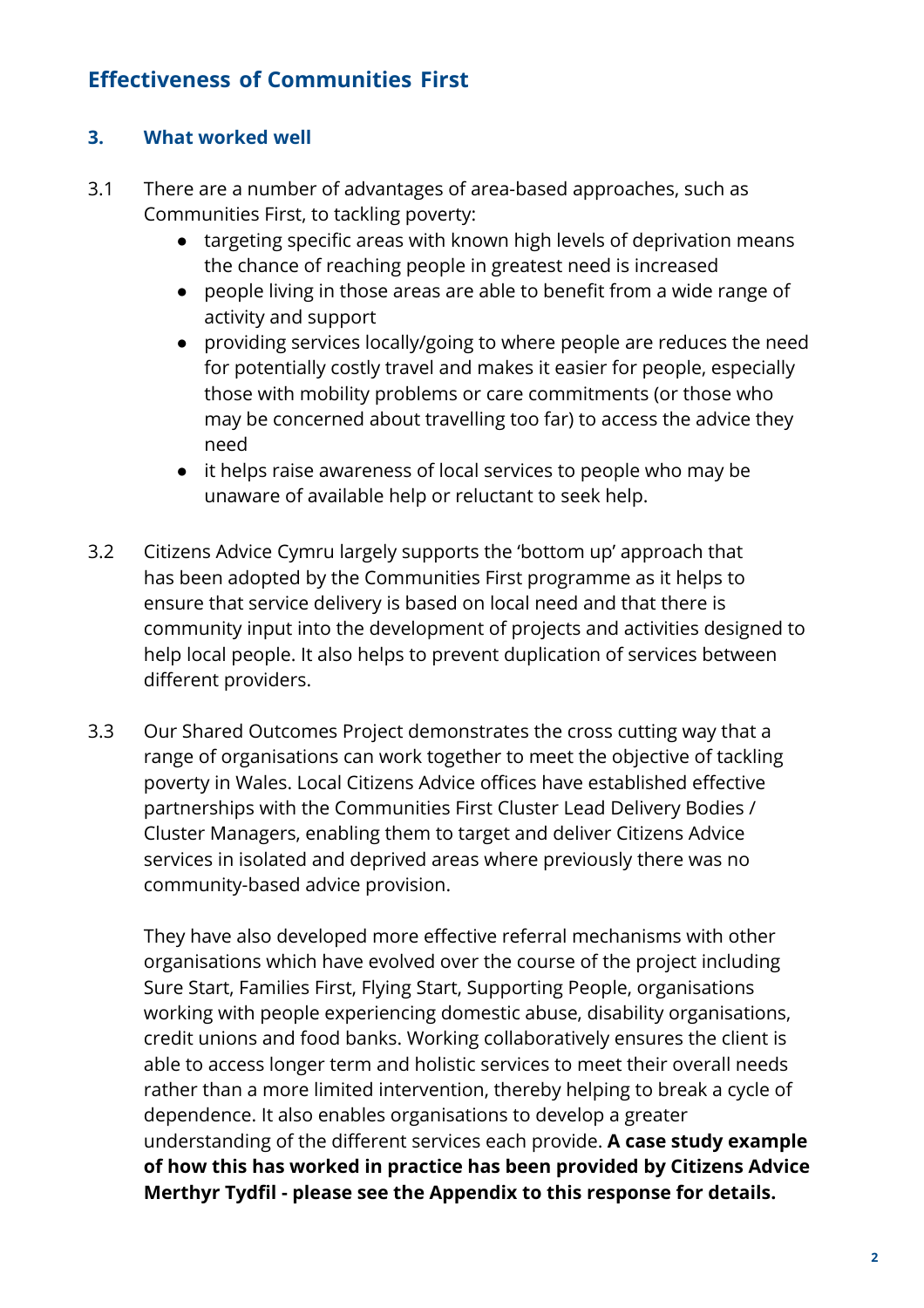#### **4. What didn't work well**

- 4.1 Citizens Advice evidence helps to highlight how people living in poverty experience the same type of problems regardless of where they live, notably low incomes, debt, unemployment, a lack of suitable housing, and paying more for many everyday goods and services (frequently referred to as the 'poverty premium').
- 4.2 The outcomes of our Communities First Shared Outcomes Project are very positive however, one of the main drawbacks of any anti-poverty initiative that is largely 'place-based' is that people in need living outside the defined areas are excluded from the support that is available. This can happen when boundaries lie within the same towns/cities (potentially causing divisions within some communities), but is particularly problematic in rural areas with more dispersed populations. Rural Wales may be, on average, better off than the rest of Wales, however there remains significant pockets of deprivation in many rural communities which are unable to access the funding support available through Welsh Government programmes such as Communities First. The impact of living in poverty is also exacerbated in rural areas due to a range of factors including poor physical access to services, digital exclusion and higher living costs.
- 4.3 Another drawback of adopting a community led approach to service delivery is that it relies heavily on the strength of local leadership and can lead to inconsistency across different areas. Feedback from our project advisers in some areas identified staff turnover in other organisations and poor communication as contributory factors that have hindered progress.

#### **5. Impact of the end of Communities First**

5.1 While official statistics show the economy is improving, the employment rate for working age people in Wales is the second lowest of all UK nations (with only Northern Ireland being lower)<sup>1</sup>. Having access to advice, specifically debt, benefits, employment and housing advice, is often necessary to break down the barriers for people to get a job, remain in employment or return to work after a period of sickness.

Ongoing welfare reforms, and the impact of the UK leaving the European Union, also mean many households in Wales will continue to face economic and financial uncertainty for many years to come. The need for advice to support people through such change and uncertainty has therefore never been greater.

<sup>1</sup> ONS Regional Labour Market Statistics (April 2017)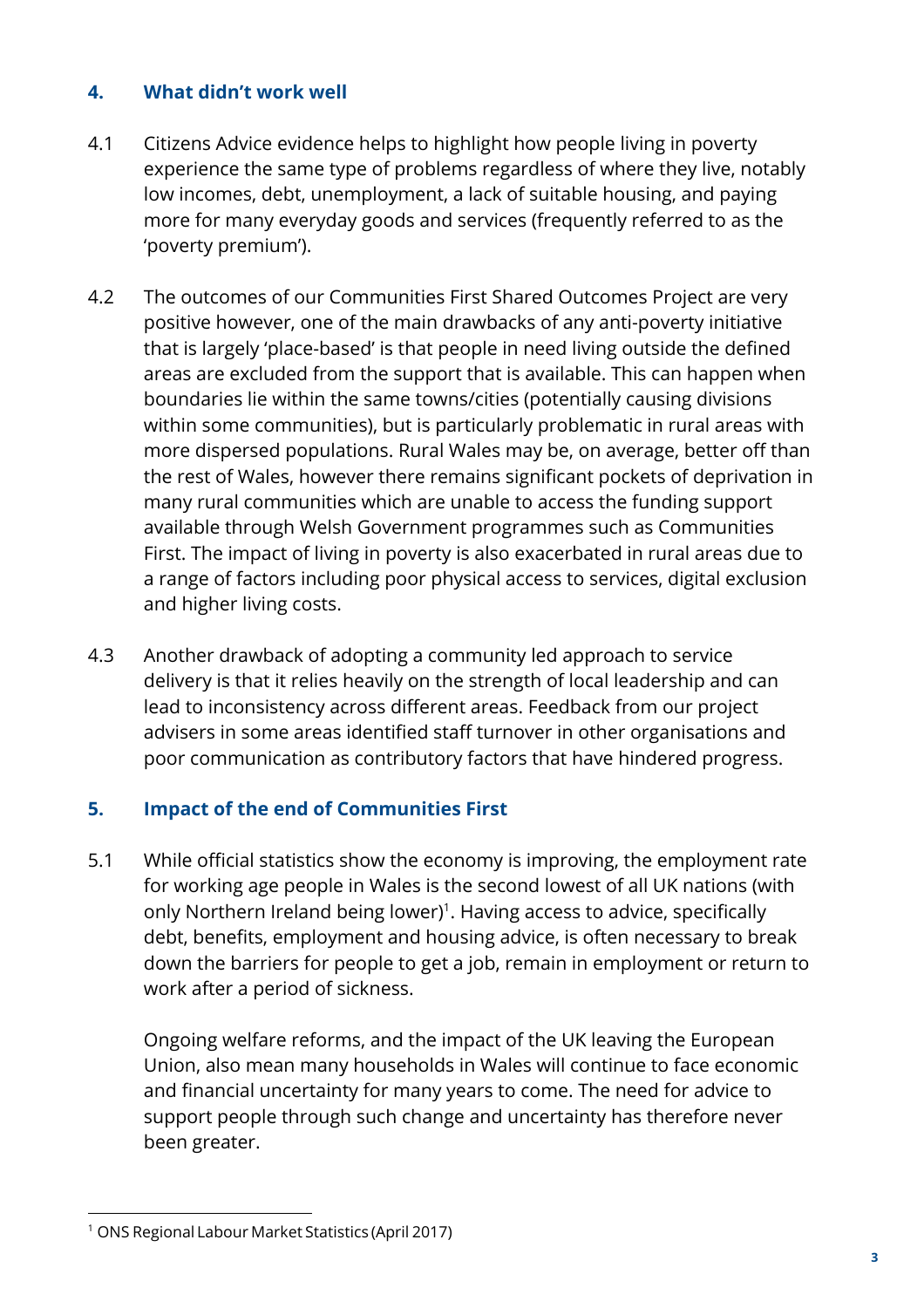5.2 We welcome the Welsh Government's prioritisation of advice and support services, including the recent funding to Citizens Advice Cymru for continuation of the Communities First Shared Outcomes project until March 2018. We are however calling on Welsh Government to give full consideration to any unintended consequences that may occur following the ending or redesigning of existing programmes for reducing poverty and building resilient communities in Wales.

For example, the recent change of emphasis in Families First funding has resulted in a reduction of valued advice services provided by 10 local Citizens Advice across Wales. Families First funding employed 15.6 full time equivalent (FTE) advisers, providing services to vulnerable clients in a range of subjects including specialist debt and welfare benefits, in-depth and supported financial capability, and income maximisation. This included 9 welfare rights specialist caseworkers and debt and financial capability follow-up specialists. Local Families First provision looked at the specific needs in the area and sought ways to deliver appropriate services which meet the needs of families and their children, many of whom have chaotic lives. Work undertaken via this funding stream allowed advisers to work with families over a longer period of time and included home visits as well as a full casework service. We believe the need is still there for this type of service, which actively demonstrates much better outcomes for the client. **A case study example has been provided by Citizens Advice Caerphilly and Blaenau Gwent - please see the Appendix of this response for details.**

5.3 A key feature of our Communities First advice provision is that we deliver this by going out into communities and working with other partners to increase capacity and access for people most at risk of living in low income households, particularly disabled people, lone parents, certain ethnic minority groups and families with disabled children.

When the programme comes to an end our delivery in outreach venues will be hugely reduced in many of Wales' most disadvantaged communities. Current funding pays for delivery in 105 outreach venues across 42 clusters. This represents nearly 40% of all our outreach venues in Wales. It would also result in a reduction in advice caseworkers overall - our Shared Outcomes Project currently funds 50 FTE local Citizens Advice staff.

5.4 If we are unable to provide targeted services in local communities, using a similar delivery model to Communities First, we would anticipate greater and increased dependence on our limited core services (face to face and telephone) which are already overstretched. Our core services are also at risk from reductions in local authority funding.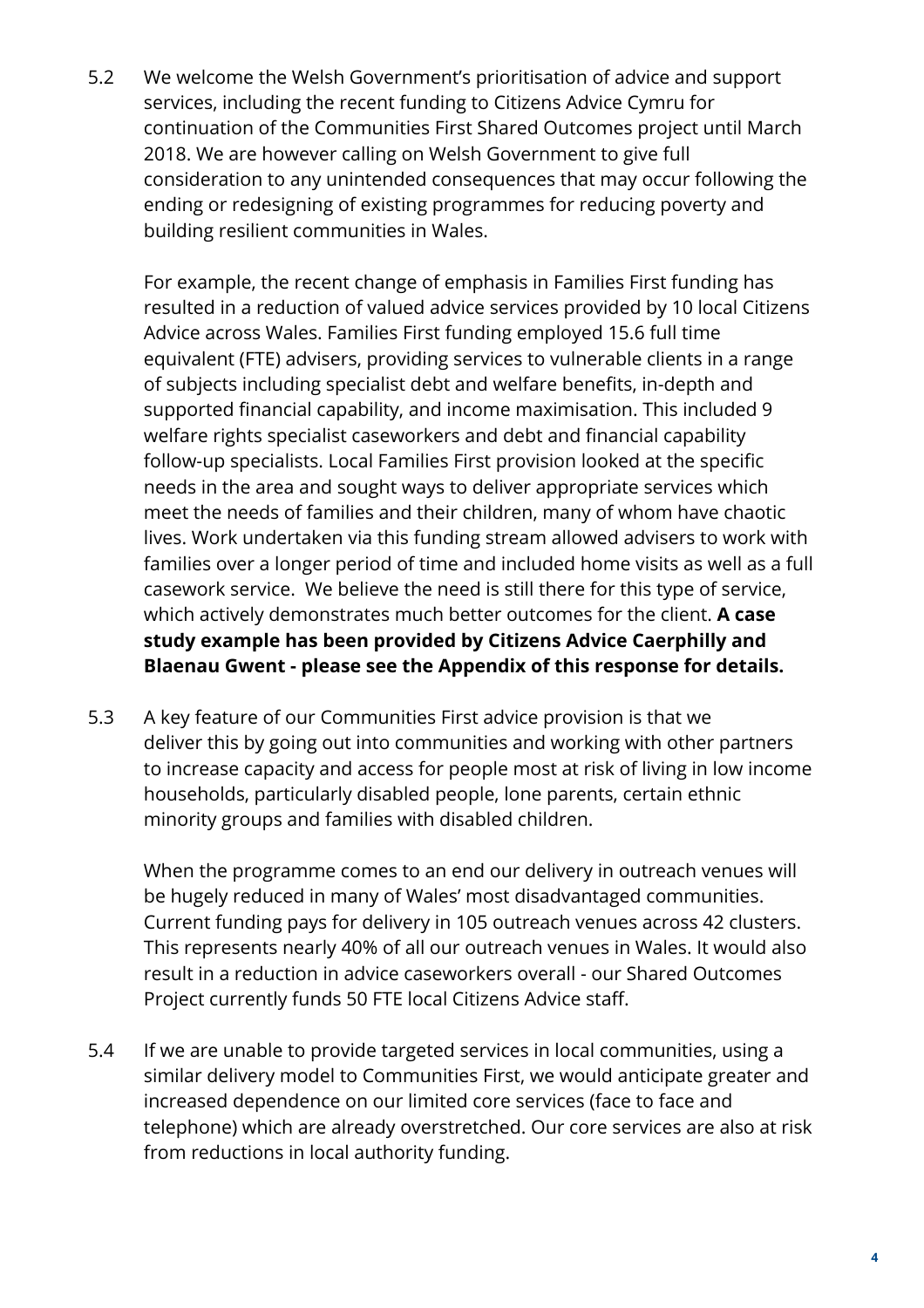In addition to this, the programmes that Communities First offer often identify a client's need for our services which otherwise may have been missed, and vice versa. Some people feel more confident in approaching services that have been recommended locally, as opposed to accessing a more centralised service. A reduction in a localised outreach service could also mean many clients will not be able to access our core service due to a lack of transport, finance, digital exclusion, caring responsibilities or work commitments. Others may be less likely to seek advice at all, resulting in problems going unresolved or escalating.

5.5 Citizens Advice Cymru believe advice services should remain an integral part of any successor programme to Communities First. The role quality assured advice services play in poverty reduction, improving employability and breaking the cycle of debt and dependency should continue to be recognised as a key contributor to meeting the goals of the Well-being of Future Generations (Wales) Act. Our evidence demonstrates the value of advice in improving people's overall well-being - 4 in 5 Citizens Advice clients said advice has improved their lives including reducing stress and improving finances, while 2 in every 3 clients have their problem solved<sup>2</sup>.

In designing any new poverty reduction programmes the inclusion of advice services needs to be explicit and financially supported with effective networks established to ensure that people receive the right help at the right time from an independent and appropriately qualified source. A lack of valuable advice provision locally, which is targeted at some of the most vulnerable people within communities, could result in an increase in poverty, debt, homelessness, family breakdown and displacement.

We also believe such a programme should meet the support needs of all individuals facing disadvantage, without restricting access to particular geographic areas. We therefore welcome the Welsh Government's announcement that their new approach will not be limited by the postcode people live in.

For further information regarding this response please contact:

Lindsey Kearton Policy Officer Citizens Advice Cymru Direct line: 03000 231 392

Email: [Lindsey.Kearton@citizensadvice.org.uk](mailto:Lindsey.Kearton@citizensadvice.org.uk)

<sup>&</sup>lt;sup>2</sup> Helping people find a way forward - a snapshot of our impact in 2015-16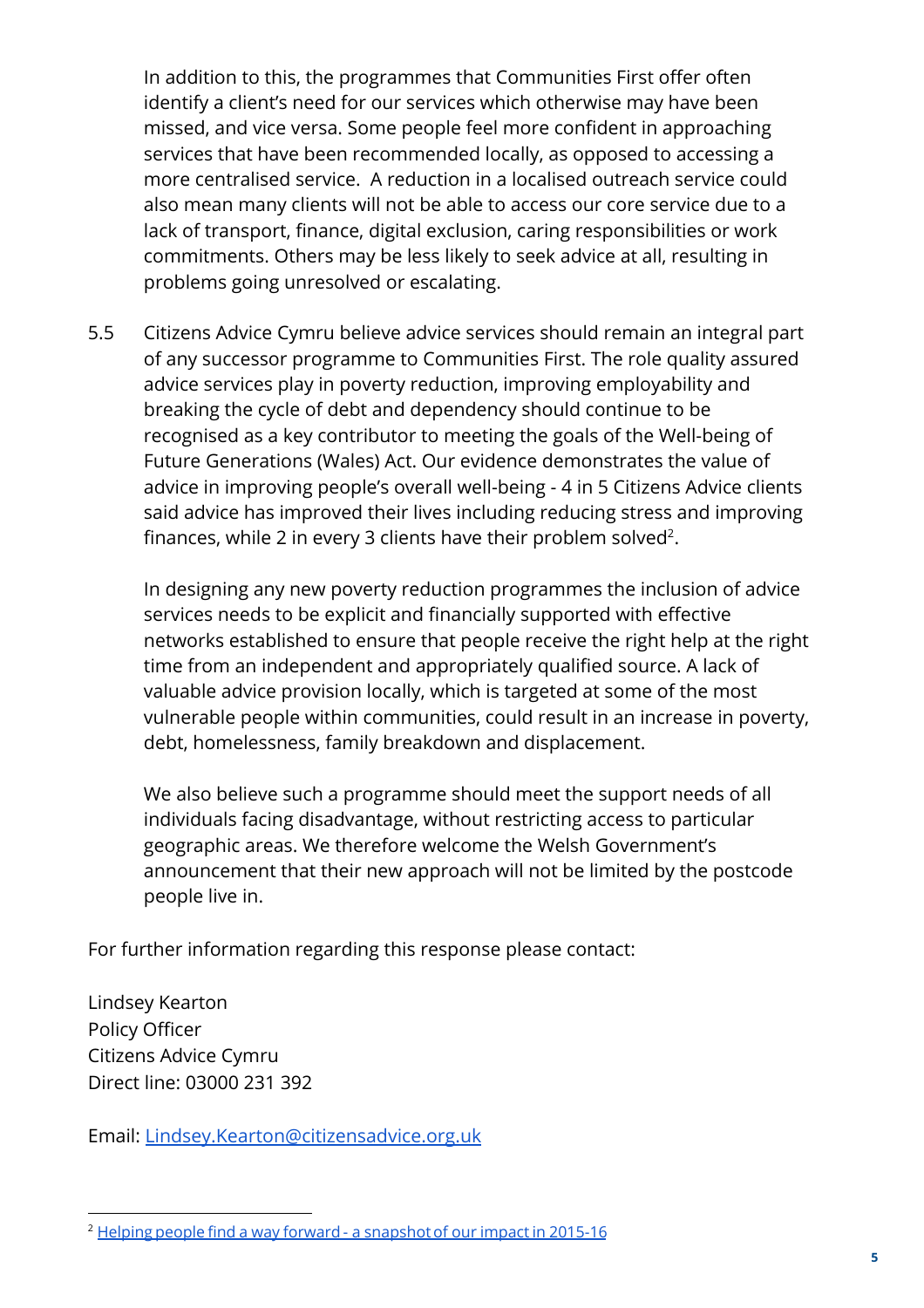# **Appendix:**

# **Communities First Shared Outcomes Project Case Study: Citizens Advice Merthyr Tydfil**

Our client is a Polish national who came to live in the UK with her three dependent children. Her partner was already living and working here with a right to reside so they were able to access the UK benefit system. They had live claims, as a couple, for tax credits, child benefit and housing benefit/council tax reduction.

The client was however forced to split from her partner after being abused physically. At that point, she sought advice from Focal Point, a local project run to help migrants living in the UK, and they referred her to Bawso. It was Bawso who referred the client to Citizens Advice Merthyr Tydfil for benefit advice. She could no longer rely on the benefit claims that were in place, as they were in her ex-partner's name. This resulted in her having a very restricted income to support herself and three children. She was also referred to Merthyr Valleys Homes (MVH) for social housing help.

Citizens Advice Merthyr Tydfil completed an assessment of her circumstances at their Communities First outreach at Merthyr Valleys Homes (MVH). They deliver this outreach as general appointments in the morning and a drop-in service in the afternoon for Polish/Portuguese/Czech clients. Focal Point are available at the same time as the drop-in to ensure both organisations can work together to provide access to translators. Our adviser discussed the client's options and provided practical assistance to help her apply for all the benefits she was entitled to, which included jobseekers allowance (JSA), housing benefit and council tax reduction, as well as changing her tax credits from a couple to a single person claim. Due to delays in processing her benefit claims, our adviser worked closely with MVH to ensure the client's tenancy was maintained during this period.

Our client desperately wanted to find work to both stabilize her financial situation, and to allow her and her children the opportunity to stay in the UK; the place that they were starting to call home. As the client is an EEA national this also meant her JSA and housing benefit claims were time-restricted. Citizens Advice Merthyr Tydfil therefore referred her to the local Communities First job clubs. Having informed MVH about her situation, particularly in relation to her EEA status, the client was subsequently offered a part time role within the company as a cleaner. This saved the client having to worry about her finances and provided stability going forward.

Citizens Advice Merthyr Tydfil continued to support the client regarding her benefit entitlement following her change in circumstances. She now attends an English Language course through help from Focal Point and says her overall life has greatly improved. This is a fantastic outcome for the client which could not have been achieved without the intervention of all the organisations involved.